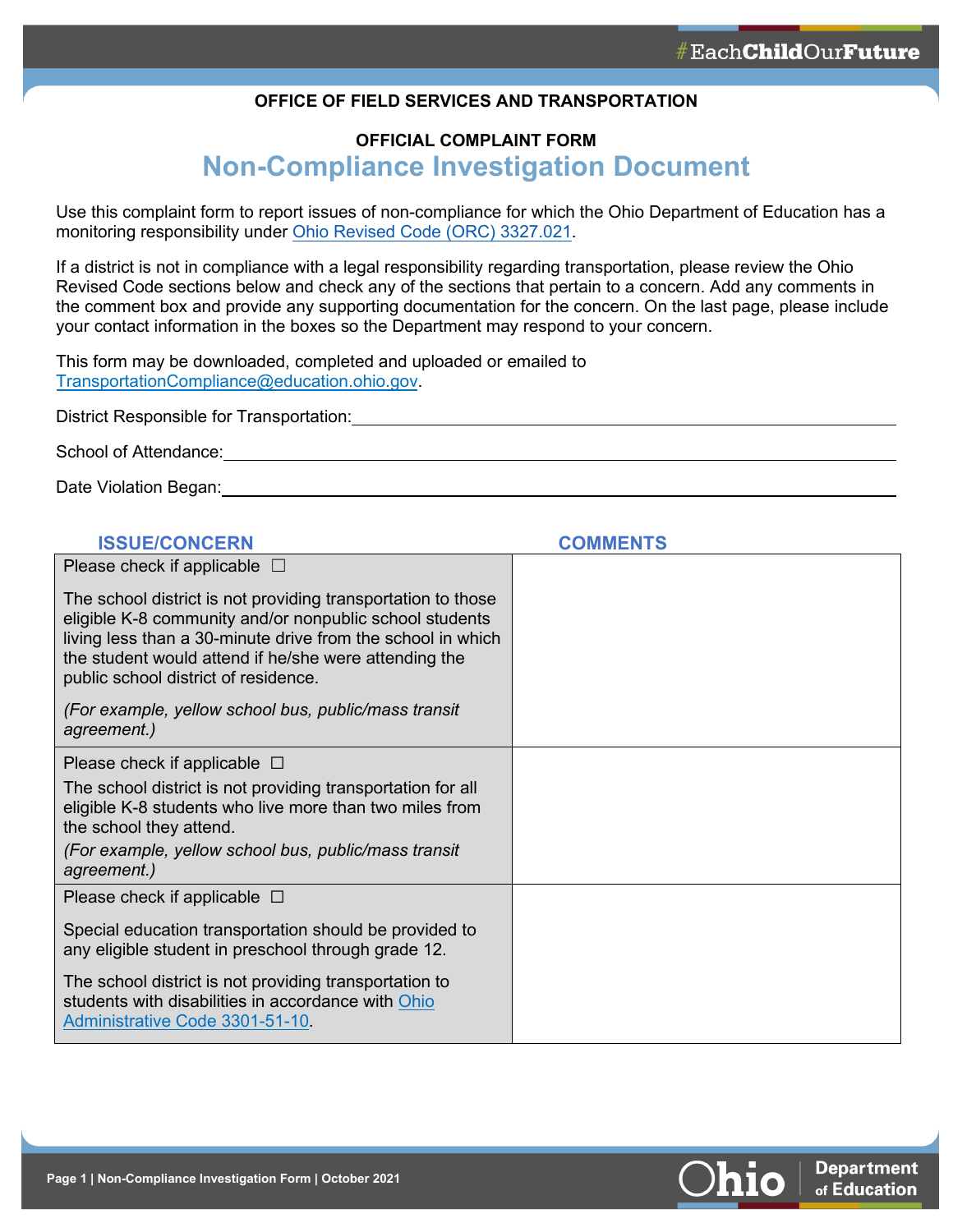# $\# \texttt{EachChildOurFuture}$

| Please check if applicable $\Box$<br>The school district of residence is not providing<br>transportation from the public high school to career-<br>technical education programs.                                                                           |  |
|------------------------------------------------------------------------------------------------------------------------------------------------------------------------------------------------------------------------------------------------------------|--|
| Please check if applicable $\Box$                                                                                                                                                                                                                          |  |
| The school district is not providing transportation for the<br>eligible community and/or nonpublic K-8 students each<br>day the community and/or nonpublic schools are in<br>session.                                                                      |  |
| Please check if applicable $\Box$                                                                                                                                                                                                                          |  |
| If a school district received the start and end times (bell<br>schedule) from the community and/or nonpublic schools<br>by April 1, it did not develop a transportation plan within<br>60 days of receiving the start and end times.                       |  |
| Please check if applicable $\Box$                                                                                                                                                                                                                          |  |
| The school district is not able to deliver eligible students<br>to their respective school buildings as outlined in law: no<br>earlier than 30 minutes prior to the start of school; and<br>pick up no later than 30 minutes after the school day<br>ends. |  |
| Please check if applicable $\Box$                                                                                                                                                                                                                          |  |
| An agreement has not been developed to provide another<br>mode of transportation, such as mass transit systems, for<br>K-8 students between the community or nonpublic<br>schools and the school district.                                                 |  |
| Please check if applicable $\Box$                                                                                                                                                                                                                          |  |
| If an eligible student enrolled after July 1, the school<br>district did not develop a transportation plan within 14<br>business days of receiving a request for transportation<br>services from the student's parent or guardian.                         |  |
| Please check if applicable $\Box$<br>According to Ohio Revised Code 3327.02, the district did<br>not declare transportation of students impractical within<br>30 calendar days prior to the first day of instruction or<br>within 14 days of enrollment.   |  |
| Please check if applicable $\Box$                                                                                                                                                                                                                          |  |
| The school district time schedule was adopted later than<br>10 days after the school year began.                                                                                                                                                           |  |

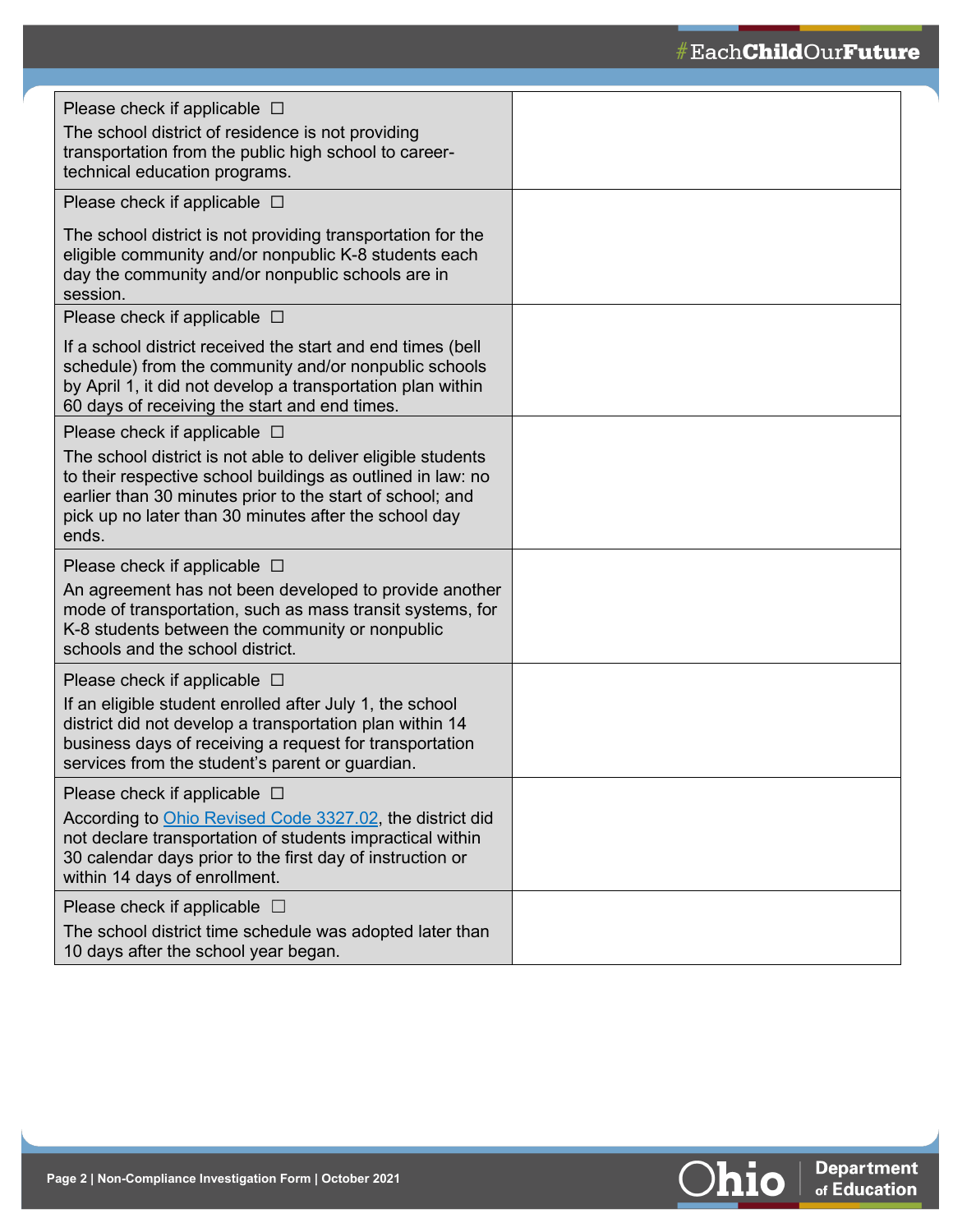## **ADDITIONAL COMMENTS THAT PERTAIN TO THE COMPLAINT:**

### **CONTACT INFORMATION**

| Name                |  |
|---------------------|--|
| <b>Phone Number</b> |  |
| Email               |  |